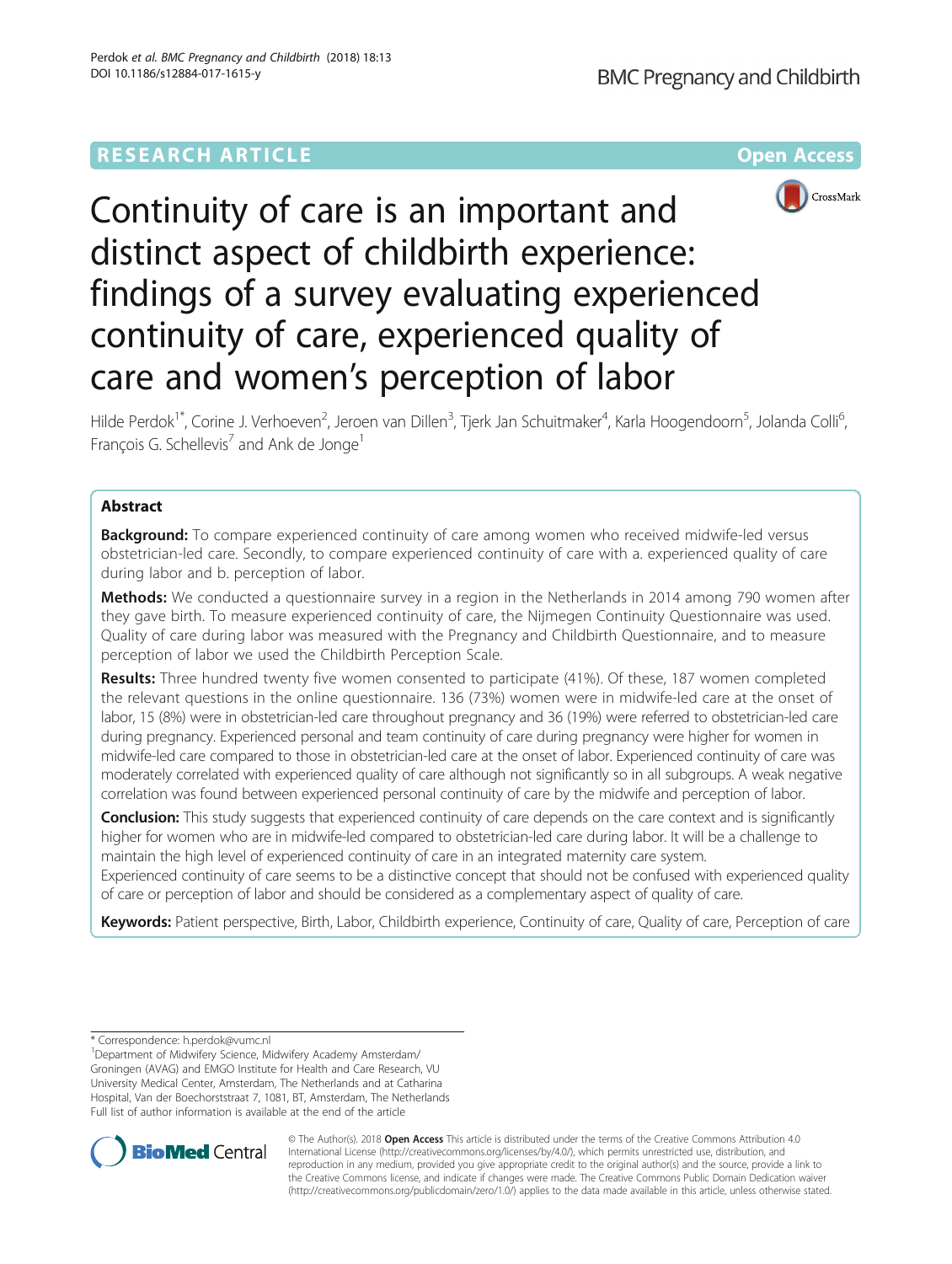## Background

Continuous support during labor from the same maternity caregiver has been associated with a positive childbirth experience [\[1](#page-7-0), [2](#page-7-0)]. This is referred to as "relational continuity" or personal continuity which supports trust and familiarity between care provider and the patient. Other dimensions of continuity of care are "information continuity" in which the care provider uses and exchanges information on past events to deliver care that is appropriate to the patient's current circumstances and "management continuity" in which the care providers connect their care in a coherent way [[3](#page-7-0)].

Some studies suggest that personal continuity of care is related to fewer interventions such as the need for pain relief [[4](#page-7-0)] and to feeling safer during labor [\[5\]](#page-7-0). Moreover, discontinuity of care (e.g. in case of referral to another care provider) could lead to unsafe situations due to more handovers and therefore loss of information [\[6](#page-7-0)], as well as inconsistency in advice and information from multiple caregivers.

Continuity of care is only one of the aspects, which can be measured when evaluating childbirth experience. Besides this, quality of care [[7](#page-7-0)], satisfaction with care [\[8,](#page-7-0) [9](#page-8-0)] and perception of labor [\[10](#page-8-0)] are measured in studies evaluating childbirth experiences.

To measure quality of care, satisfaction scores are often used. Factors such as feeling supported [\[8](#page-7-0), [11\]](#page-8-0) care setting [[12](#page-8-0)] and involvement in decision-making [[8\]](#page-7-0) have proven to be important for women's satisfaction with care. However, satisfaction scores as a measure of patient perceived quality have limitations because patients do not easily express dissatisfaction [[13](#page-8-0)] and they are strongly colored by expectations and prior experiences [[14](#page-8-0)]. Tools for measuring satisfaction with maternity care have not been rigorously tested [[15](#page-8-0)]. Nonetheless, literature suggests that women who were referred (during labor and birth) from midwife- to obstetrician-led care, and are cared for by multiple care providers, experience less satisfaction with their care [\[4\]](#page-7-0)or less quality of care [[1](#page-7-0)] compared to women who have not been referred. This could indicate that more personal continuity of care is associated with satisfaction and experienced quality of care.

A positive perception of labor is of importance as psychological distress during labor can contribute to the development of postnatal stress [[16](#page-8-0)]or posttraumatic stress disorder [[17](#page-8-0)]. It is not clear whether personal continuity of care is associated with perception of labor.

In the Netherlands, women at low risk for complications start their antenatal care with a primary care midwife in a midwife-led care context. Women who develop a risk factor or a complication during pregnancy or labor, as listed in the national "List of Obstetric indications" [[18](#page-8-0)], are referred to secondary, obstetrician-led care. The number of referrals from midwife-led care to obstetrician-led care during pregnancy is approximately 35% and additionally, approximately 22% of women are referred during labor [assets.perined.nl.](http://assets.perined.nl) Most of the latter women are referred for a "moderate risk" indication such as the need for pain medication, failure to progress during the first stage of labor or meconium stained liquor [[19](#page-8-0)]. Referral often means that new care providers (clinical midwives, obstetricians) take over care for these women, which leads to discontinuity of personal care as the primary care midwife is no longer involved in the care.

Currently, the Netherlands is in a transition regarding the organisation of maternity care moving from separate midwife- and obstetrician-led care towards a system of integrated care; care will be delivered by professionals from multiple disciplines and across care setting boundaries in close collaboration.

On one hand, integrated care could improve personal continuity of care if women have one case manager regardless of their level of risk [[20](#page-8-0)]. On the other hand, personal continuity of care may be reduced as more professionals are routinely involved in the care process, Therefore, it is important to evaluate the effect of integrated care on continuity, quality of care and perception of labor from women's perspective.

To date, most studies limit their focus to either experienced continuity of care, experienced quality of care, satisfaction of care, or the perception of labor. We wanted to examine experienced continuity in relation to the level of care, and the associations between experienced continuity of care and other measures of childbirth experiences.

Therefore the aims of this study were:

- To compare experienced continuity of care during pregnancy and labor among women who were in midwife led versus obstetrician led care.
- To study the associations between experienced continuity of care and a. experienced quality of care during labor and b. perception of labor.

## Methods

## Study design

We conducted a survey among women having given birth in Leiden in the Netherlands in October 2014.

## Participants

Women were eligible if they answered the relevant questions and care during their puerperium was provided by one of the 10 primary care midwifery practices in the region of Leiden in the Netherlands in the period May till September 2014. Women with a primary caesarean section and women who gave birth to a child with a congenital abnormality were excluded.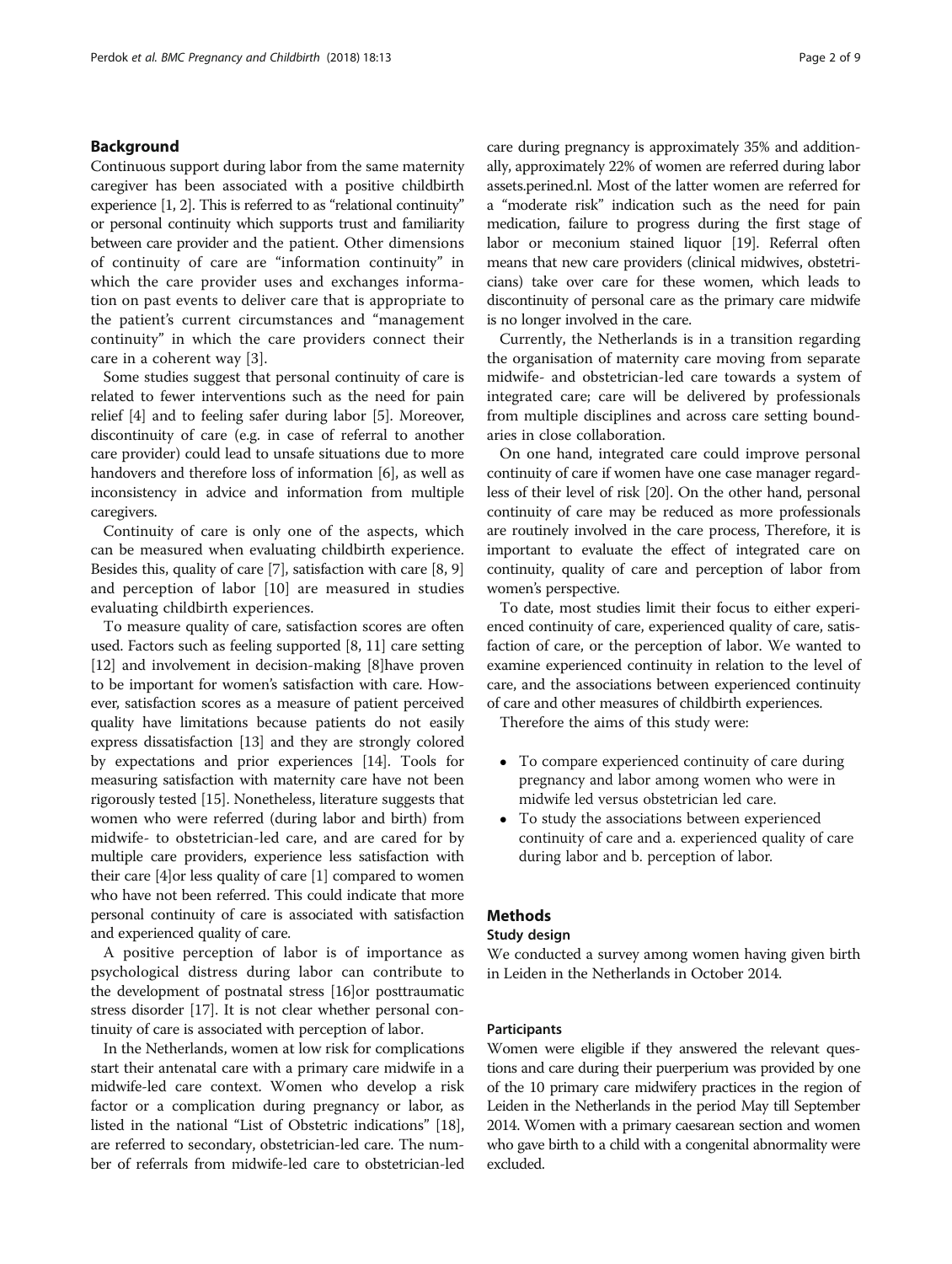## Procedure

During home visits in the puerperium, primary care midwives asked all women for written consent to participate in this study. These women either had midwife-led care, obstetrician-led care or received care from both the primary care midwife and hospital staff during pregnancy or birth in case of referral. Usually, primary care midwives take care of postnatal care of all women after childbirth, irrespective of the place of birth. A link to the online questionnaire, using Survayzer Nederland BV, was sent by e-mail to those women who gave written consent. The period between giving birth and sending the questionnaire was no longer than 6 months. Non-responders received a reminder by e-mail after 2 weeks. Only non-identifiable information was available for the researchers who analyzed the data.

The study was submitted to the medical ethics committee of VU University Medical Center (reference number 2014/ 030). An ethical approval was not considered necessary according to the Dutch legislation [https://www.vumc.nl/afde](https://www.vumc.nl/afdelingen/METc/niet-wmo/beoordeling/)[lingen/METc/niet-wmo/beoordeling/.](https://www.vumc.nl/afdelingen/METc/niet-wmo/beoordeling/)

#### Measurements

Women's experiences with care were measured with the Nijmegen Continuity Questionnaire (NCQ) [\[21](#page-8-0)], the validated Pregnancy and Childbirth Questionnaire (PCQ) [[22](#page-8-0)] and the validated Childbirth Perception Scale (CPS) [[23](#page-8-0)].

The NCQ [\[21\]](#page-8-0) was used to assess experienced continuity of care. Originally, the NCQ questionnaire was developed for patients in general practice with a chronic disease, and the questionnaire has been adapted to maternity care. The NCQ is divided in three subscales measuring patients' experienced personal continuity/the care provider knows me (subscale one), experienced personal continuity/ the care provider shows commitment (subscale two), team continuity within the same care setting and cross-boundary continuity of care between care settings (subscale three). The NCQ consists of 28 items, which are scored on a five-point Likert scale ranging from totally disagree to totally agree. A higher score indicates higher experienced continuity. The scores of the three subscales were calculated separately.

The PCQ [[22](#page-8-0)]was used to assess the quality of obstetric care during labor as perceived by women. The PCQ is a 25-item scale, primarily based on the experiences and perceptions of pregnant women (18 items) and women who recently gave birth (7 items). In the PCQ questions are formulated in positive and negative statements, rated on a five point Likert scale, from totally agree (1) to totally disagree (5). For this research only the seven items regarding labor were used. The total range of this subscale is 35 points and after recoding, higher scores indicate a higher quality of care during labor.

The CPS [\[23\]](#page-8-0) was used to assess the perception of labor. The CPS is a 12-item scale divided in two subscales of six items representing perception of labor and perception of the first week postpartum. For this research only the subscale related to labor was used. Each item is a statement to be scored on a four-point Likert scale ranging from totally agree (0) to totally disagree (3). The total range of this subscale is 18 points in which higher scores indicate a less positive perception of labor. For this study the scores were reversed resulting in higher scores indicating a more positive perception of labor.

#### Statistical analyses

The data were analyzed using SPSS version 22.0 [[24\]](#page-8-0).

The subscale scores were calculated as the mean of the item scores in each subscale. The subscale score was only calculated if all items were applicable for the subgroup of women. Participants with more than one missing value within a subscale were excluded. Differences between means of subscale scores were tested with the t-test. A *P*-value of ≤0.05 was considered statistically significant.

Spearman correlation analyses were used to assess the correlation between continuity of care and experienced quality of care during labor and perception of labor. Coefficients between 0 and 0.30 were defined as a weak correlation, from 0.30 to 0.50 as moderate, and 0.50 or higher, as a strong correlation. Multivariable linear regression analyses were performed to adjust for parity, which might be associated with the experienced continuity, quality of care or perception of care. For women who were referred during pregnancy, both the scores for the primary care midwife and hospital staff were calculated. Women in midwife-led care during pregnancy and at the onset of labor were taken as the reference group and were compared with the other groups.

The analyses were not corrected for mode of birth because of low numbers.

### Results

Table [1](#page-3-0) shows the women's personal and obstetric characteristics.

Of the 790 women who were asked to participate, 325 (41%) gave written informed consent and were invited to complete the online questionnaire. One hundred ninety five of the 325 women who gave informed consent (60%), completed the online questionnaire. Eight women were excluded of whom six had a primary caesarean section and two gave birth to a child with a congenital abnormality.

Of all participants 41.7% were primiparous and 87.2% had a spontaneous vaginal birth. 36 (19.3%) women were referred during pregnancy and 37 (19.8%) women were referred during labor to obstetrician-led care. Of the 15 women in obstetrician led care from the onset of pregnancy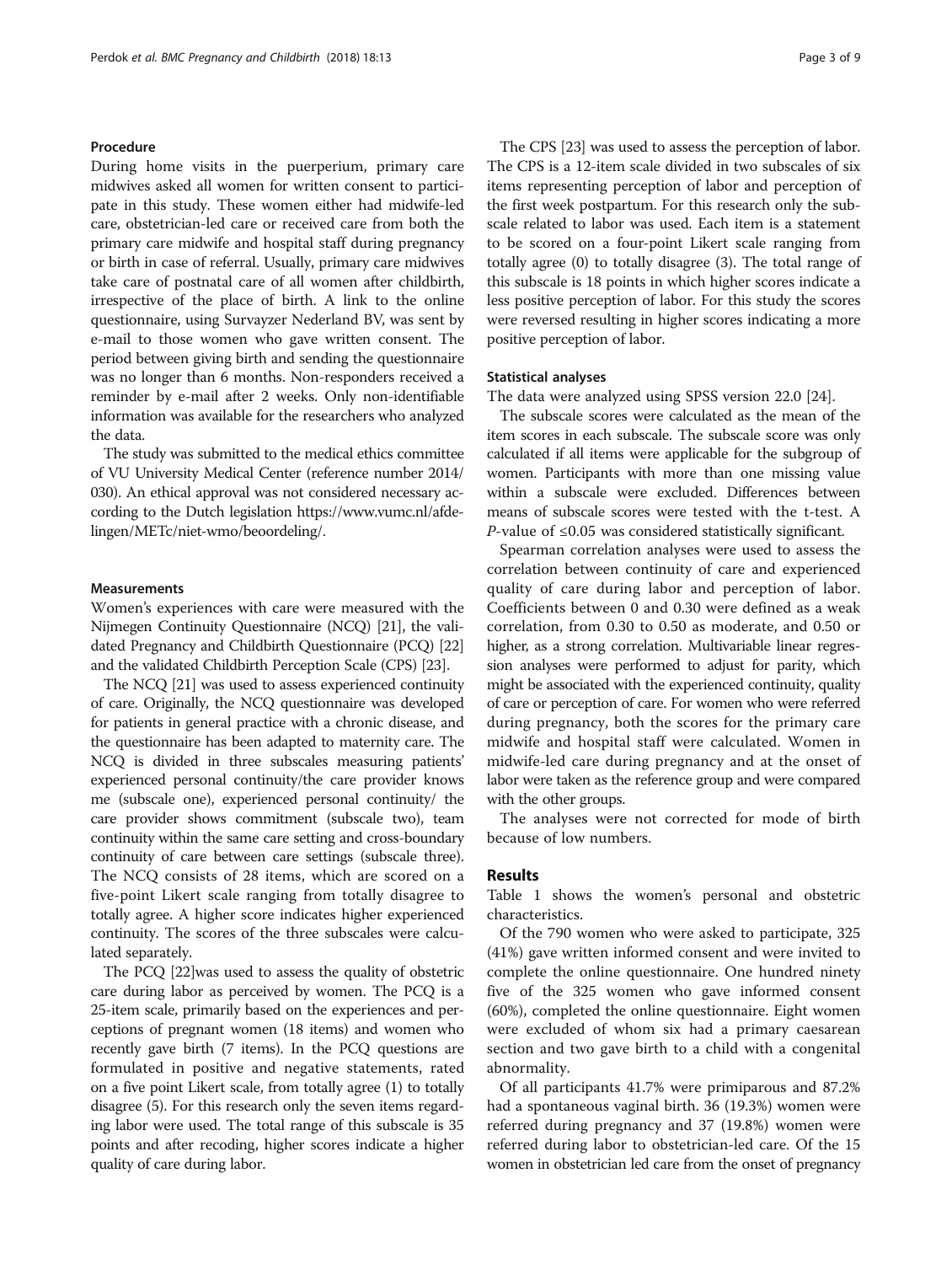| Characteristics                                                    |            |                 | Respondents $n = 187$ n (%) Regional data 2014 ( $n = 3085$ ) % National data PRN 2014 ( $n = 175,215$ ) % |
|--------------------------------------------------------------------|------------|-----------------|------------------------------------------------------------------------------------------------------------|
| Demographics                                                       |            |                 |                                                                                                            |
| Age in years                                                       |            |                 |                                                                                                            |
| Mean [SD]                                                          | 31.5 [4.1] | 31              | 31 [4.9]                                                                                                   |
| Educational level                                                  |            | $\overline{a}$  | $\overline{a}$                                                                                             |
| Low                                                                | 15(8.0)    |                 |                                                                                                            |
| Middle                                                             | 52 (27.8)  |                 |                                                                                                            |
| High                                                               | 120 (64.2) |                 |                                                                                                            |
| Ethnicity                                                          |            |                 |                                                                                                            |
| Dutch                                                              | 184 (98.4) | 85              | 74                                                                                                         |
| Other                                                              | 3(1.6)     | 15              | 26                                                                                                         |
| Obstetric features                                                 |            |                 |                                                                                                            |
| Parity                                                             |            |                 |                                                                                                            |
| Primiparous                                                        | 78 (41.7)  | 44              | 45                                                                                                         |
| Parous                                                             | 109 (58.3) | 56              | 55                                                                                                         |
| Gestational age during birth in weeks median 40 [35-42]<br>[range] |            | 39              | $40\,$                                                                                                     |
| Mode of birth                                                      |            |                 |                                                                                                            |
| Vaginal spontaneous                                                | 163(87.2)  | 72              | 75                                                                                                         |
| Vaginal assisted (vacuum/forceps)                                  | 17(9.1)    | 10              | 9                                                                                                          |
| Caesarean section, not primary                                     | 7(3.7)     | 18              | 17                                                                                                         |
| Location of birth                                                  |            |                 |                                                                                                            |
| Home                                                               | 54 (28.9)  | 12              | 15                                                                                                         |
| Midwife-led hospital                                               | 45 (24.1)  | 13              | 13                                                                                                         |
| Obstetrician-led hospital                                          | 88 (47.0)  | 75              | 71                                                                                                         |
| Care during pregnancy                                              |            |                 |                                                                                                            |
| Midwife-led care                                                   | 136 (72.7) | 79 <sup>a</sup> | 86 <sup>a</sup>                                                                                            |
| Obstetrician-led care                                              | 15 (8.0)   | 21              | 14                                                                                                         |
| Referred during pregnancy                                          | 36 (19.3)  | 37              | 35                                                                                                         |
| Care during labor                                                  |            |                 |                                                                                                            |
| Midwife-led care                                                   | 99 (52.9)  | 42 <sup>b</sup> | 51 <sup>b</sup>                                                                                            |
| Obstetrician-led care                                              | 51 (27.3)  | 58              | 49                                                                                                         |
| Referred during labor                                              | 37 (19.8)  | 16              | 22                                                                                                         |

<span id="page-3-0"></span>Table 1 Patients' characteristics and their obstetric features compared with regional data (all women who gave birth in the region in 2014) and national data including all births in the Netherlands in 2014

PRN data are national data. Regional data are Perined-insight LVR2 data

In the regional and national comparison groups, women with a pre-labor caesarian section and who had a child with a major congenital abnormality could not be excluded

<sup>a</sup>including women who were referred during pregnancy

bincluding women who were referred during labor

12 women had a spontaneous vaginal birth, 1 woman had an assisted vaginal birth and 2 women had an emergency caesarian section (data not shown).

Compared to all women who gave birth in 2014 in the whole region of Leiden our study population had a higher percentage of spontaneous vaginal births and home births (Table 1).

In Table [2](#page-4-0) the mean scores for three subscales of the NCQ are presented. The Cronbach's Alpha values for women who were not referred during pregnancy successively for the three subscales were 0.81, 0.75 and 0.84 and for women who were referred during pregnancy 0.84, 0.74 and 0.83 respectively. Women who were in midwife-led care and who were not referred during their pregnancy had statistically significantly higher mean scores for continuity of care compared to those in obstetricianled care in all subscales. Regression analyses adjusted for parity showed the same results.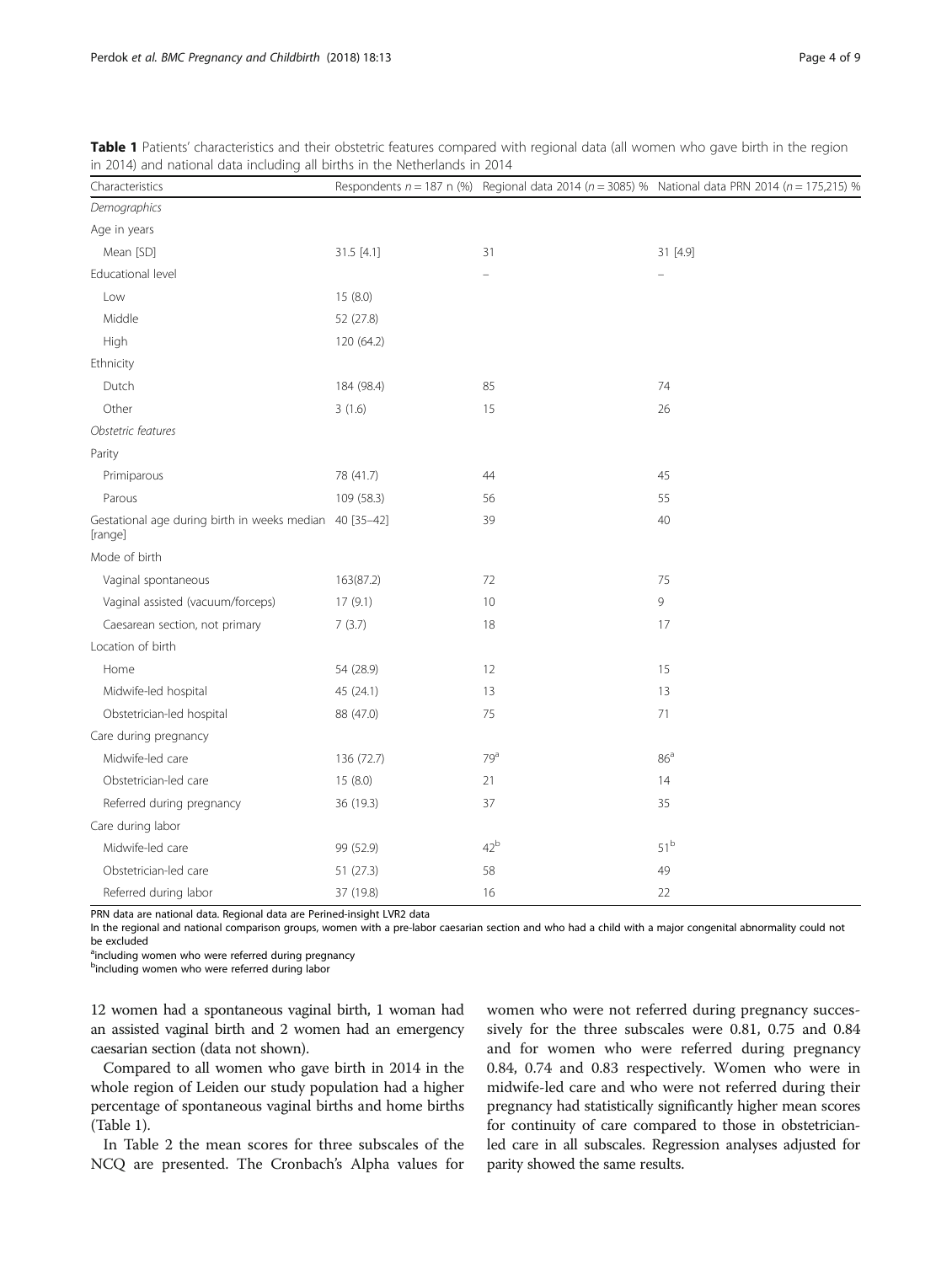|                                                                                                   | Not referred during pregnancy ( $n = 151$ )                                          | Referred during pregnancy<br>(midwife-led care at onset of<br>pregnancy and obstetrician-led<br>care at onset of labor) ( $n = 36$ ) |                               |                         |
|---------------------------------------------------------------------------------------------------|--------------------------------------------------------------------------------------|--------------------------------------------------------------------------------------------------------------------------------------|-------------------------------|-------------------------|
| Total of the Subscale                                                                             | Midwife-led care at onset<br>of pregnancy and labor.<br>Score primary care midwife * | Obstetrician-led care at<br>onset of pregnancy and<br>labor. Score hospital staff                                                    | Score primary care<br>midwife | Score<br>hospital staff |
|                                                                                                   | mean $(n = 136)^{*}$                                                                 | mean $(n = 15)$                                                                                                                      | mean $(n = 36)$               | mean $(n = 36)$         |
| Subscale 1: personal continuity/ care provider knows me                                           |                                                                                      |                                                                                                                                      |                               |                         |
| 1. I know this care provider very well                                                            | 3.71                                                                                 | 3.20                                                                                                                                 | 3.57                          | 2.58                    |
| 2. This care provider knows my medical<br>history very well                                       | 4.10                                                                                 | 3.93                                                                                                                                 | 3.91                          | 3.34                    |
| 3. This care provider always remembers<br>what he/she did during my last visit(s)                 | 4.08                                                                                 | 3.80                                                                                                                                 | 3.96                          | 3.27                    |
| 4. This care provider knows my family<br>circumstances very well                                  | 3.77                                                                                 | 3.13                                                                                                                                 | 3.77                          | 2.60                    |
| 5. This care provider knows very well what<br>I do in my day-to-day life                          | 3.53                                                                                 | 2.80                                                                                                                                 | 3.46                          | 2.40                    |
| Total subscale score                                                                              | 3.84                                                                                 | 3.37 ( $p = 0.02$ )                                                                                                                  | 3.73 ( $p = 0.44$ )           | 2.83 ( $p = < 0.001$ )  |
| missing                                                                                           | 6                                                                                    | $\mathbf 0$                                                                                                                          | $\mathbf{1}$                  | 6                       |
| Subscale 2: Personal continuity/ care provider shows commitment                                   |                                                                                      |                                                                                                                                      |                               |                         |
| This care provider contacts me when necessary<br>without me having to ask him/her to do so        | 3.84                                                                                 | 2.60                                                                                                                                 | 3.89                          | 2.22                    |
| 2. This care provider knows very well what I<br>think is important when it comes to my care       | 3.93                                                                                 | 3.13                                                                                                                                 | 3.83                          | 2.39                    |
| 3. This care provider maintains enough contact<br>with me when I am seen by another care provider | n.a.                                                                                 | n.a.                                                                                                                                 | 4.03                          | 2.70                    |
| Total subscale                                                                                    | n.a.                                                                                 | n.a.                                                                                                                                 | 3.94                          | 2.42                    |
| missing                                                                                           |                                                                                      |                                                                                                                                      | $\overline{2}$                | $\overline{4}$          |
| Subscale 3: Team continuity                                                                       |                                                                                      |                                                                                                                                      |                               |                         |
| 1. These care providers pass on information to<br>each other very well                            | 4.27                                                                                 | 3.67                                                                                                                                 | 4.11                          | 3.25                    |
| 2. These care providers work together very well                                                   | 4.36                                                                                 | 3.73                                                                                                                                 | 4.09                          | 3.53                    |
| 3. The care given by these care providers is<br>well-connected                                    | 4.33                                                                                 | 3.67                                                                                                                                 | 4.17                          | 3.59                    |
| 4. These care providers always know very well<br>what the other care providers have done          | 4.23                                                                                 | 3.60                                                                                                                                 | 4.09                          | 3.44                    |
| Total subscale score                                                                              | 4.29                                                                                 | 3.67 ( $p = 0.002$ )                                                                                                                 | 4.11 ( $p = 0.20$ )           | 3.43 ( $p = < 0.001$ )  |
| missing                                                                                           | $\overline{4}$                                                                       | $\overline{0}$                                                                                                                       | 1                             | 6                       |
| Subscale 3b Cross-boundary continuity                                                             | n.a.                                                                                 | n.a.                                                                                                                                 | 3.38                          |                         |
| missing                                                                                           |                                                                                      |                                                                                                                                      | $\overline{4}$                |                         |

## <span id="page-4-0"></span>Table 2 Experienced continuity of care by women measured with subscale scores of the Nijmegen Continuity Questionnaire

Experienced care for women who received midwife-led care at onset of labor compared to a. obstetrician-led care, at onset of labor and b. care provided by primary care midwives and hospital staff for women who were referred during pregnancy. (Subscale scores of the NCQ:  $n = 187$  women)

Mean score (1 = strongly disagree, 2 = disagree, 3 = neutral, 4 = agree, 5 = strongly agree)

Statistically significant results  $p < 0.05$  are in bold

Women who were referred during their pregnancy had similar mean scores for continuity of care by the midwife compared to women in midwife-led care who were not referred. Women who were referred during pregnancy had lower mean scores for continuity of care by hospital staff compared to women in midwife-led care who were

not referred. However, not all differences were statistically significant.

The mean score for cross-boundary continuity of care of women referred during labor was higher compared to women referred during pregnancy (3.62 versus 3.38; difference not tested). (Additional file [1:](#page-7-0) Table S1).

n.a. No score because one item is not applicable (see additional file) ¥ Reference category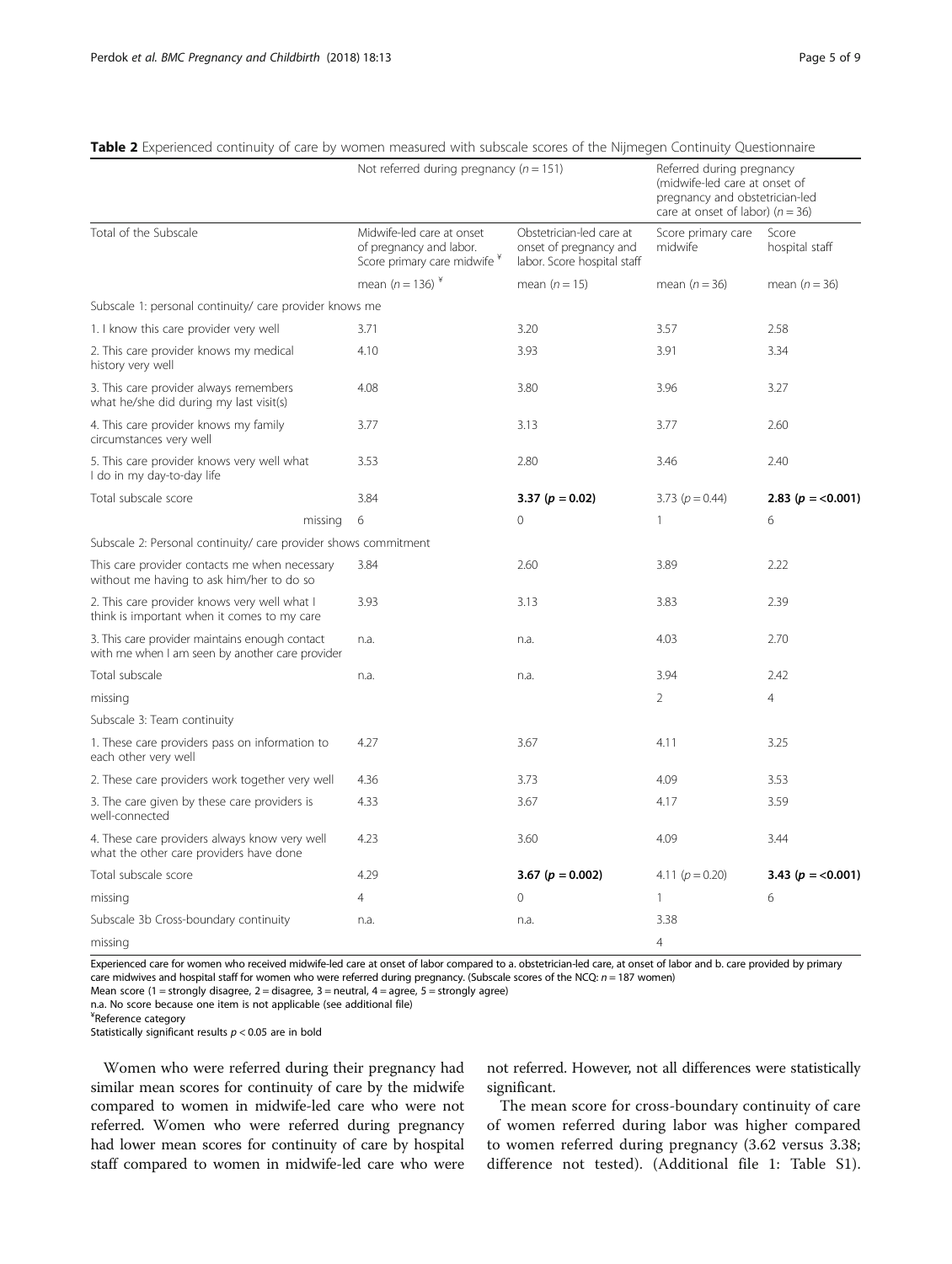Regression analysis adjusted for parity showed similar result.

Table 3 shows the score of the PCQ with a Cronbach's Alpha of 0.87 and the score of the CPS with a Cronbach's Alpha of 0.75.

The results were similar for both scales: the score for women who were in midwife-led care was highest and women who were referred during pregnancy scored lowest but only the differences in CPS scores were statistically significant. (Additional file [1](#page-7-0): Table S2 and S3 show this in more detail).

Table [4](#page-6-0) shows the association between experienced continuity of care and experienced quality of care during labor.

For personal continuity ("the care provider knows me"), a moderate correlation with quality of care was found for women in midwife-led care ( $r = 0.40$ ,  $p < 0.001$ ). For women who were referred during pregnancy a moderate correlation was found for the scores for hospital staff  $(r = 0.47,$  $p = 0.009$ ).

The second subscale on personal continuity ("the care provider shows commitment") showed a moderate correlation with quality of care for women in midwife-led care  $(r = 0.41, p = 0.025)$ .

For team continuity a strong correlation with quality of care was found for women in midwife-led care  $(r = 0.54,$  $p < 0.001$ ). A moderate correlation with quality of care during labor was found in the referred group for the scores for hospital staff  $(r = 0.41, p = 0.025)$ .

Regression analyses adjusted for parity showed the same results.

Table [5](#page-6-0) shows the correlations between experienced continuity of care and women's perception of labor.

For subscale 1 regarding personal continuity ("the care provider knows me"), a weak negative correlation with perception of labor was found for women in midwife-led care  $(r = -0.21, p = 0.016)$ .

For the second scale of personal continuity ("the care provider shows commitment") a moderately negative

correlation with perception of labor was found for midwife-led care  $(r = -0.31, p = 0.002)$ . For team continuity no significant correlations were found.

## **Discussion**

The experienced personal and team continuity of care during pregnancy was significantly higher for women in midwife-led care compared to those in obstetrician-led care. Experienced continuity of care during pregnancy was moderately correlated with experienced quality of care although not significantly so in all subgroups A weak negative correlation was found between experienced personal continuity of care by the midwife and perception of labor.

The findings that the level of experienced personal continuity of care was higher among women in midwifeled versus obstetrician-led care is in line with the literature showing that continuity of care has been identified as a core component of a midwife-led care model [\[4\]](#page-7-0). Logically, women experience less cross boundary continuity if they are referred from primary to secondary care, as they will receive care from a new team of caregivers. However, our study did not show that women who were referred during pregnancy experienced less personal continuity of care from all professionals compared to women solely under obstetrician-led care. An explanation for this could be that in our study women in the hospital are attended by different caregivers (e.g. clinical midwife, nurse, resident and obstetrician).

The cross boundary continuity is higher if women are referred during labor compared to if they are referred during pregnancy. This may be related to the fact that in case of referral for certain indications such as failure to progress during the second stage and suspected fetal distress during labor, the midwife usually remains present during the entire labor.

It will be important to evaluate the effect of integrating midwife-led and obstetrician-led care on the different aspects of continuity of care.

Table 3 Experienced quality of care during labor measured with the Pregnancy and Childbirth Questionnaire and perception of labor measured with the Childbirth Perception Scale

|                             | Not referred during pregnancy ( $n = 151$ )                | Referred during pregnancy ( $n = 36$ )                   |                        |
|-----------------------------|------------------------------------------------------------|----------------------------------------------------------|------------------------|
| Total scale score           | Midwife-led care at onset of labor<br>mean $(n = 136)^{*}$ | Obstetrician-led care at onset of labor<br>mean $(n=15)$ |                        |
| a. PCQ                      | 4.23                                                       | 4.13 ( $p = 0.55$ )                                      | 4.08 ( $p = 0.22$ )    |
| missing                     |                                                            |                                                          |                        |
| b. CPS Total subscale score | 2.30                                                       | 2.02 ( $p = 0.04$ )                                      | 1.95 ( $p = < 0.001$ ) |
| missing                     |                                                            |                                                          |                        |

Experienced quality of care during labor and perception of labor for women who received midwife-led care at onset of labor compared to a. obstetrician-led care, at onset of labor and b. women who were referred during pregnancy (scores of the PCQ and CPS; n = 187 women)

a Mean score (after recoding) (1 = strongly disagree, 2 = disagree, 3 = neutral, 4 = agree, 5 = strongly agree)

b Mean score (after recoding) (0 = strongly disagree, 1 = disagree, 2 = agree, 3 = strongly agree)

 $*P < 0.05$ 

Reference category

Statistically significant results  $p < 0.05$  are in bold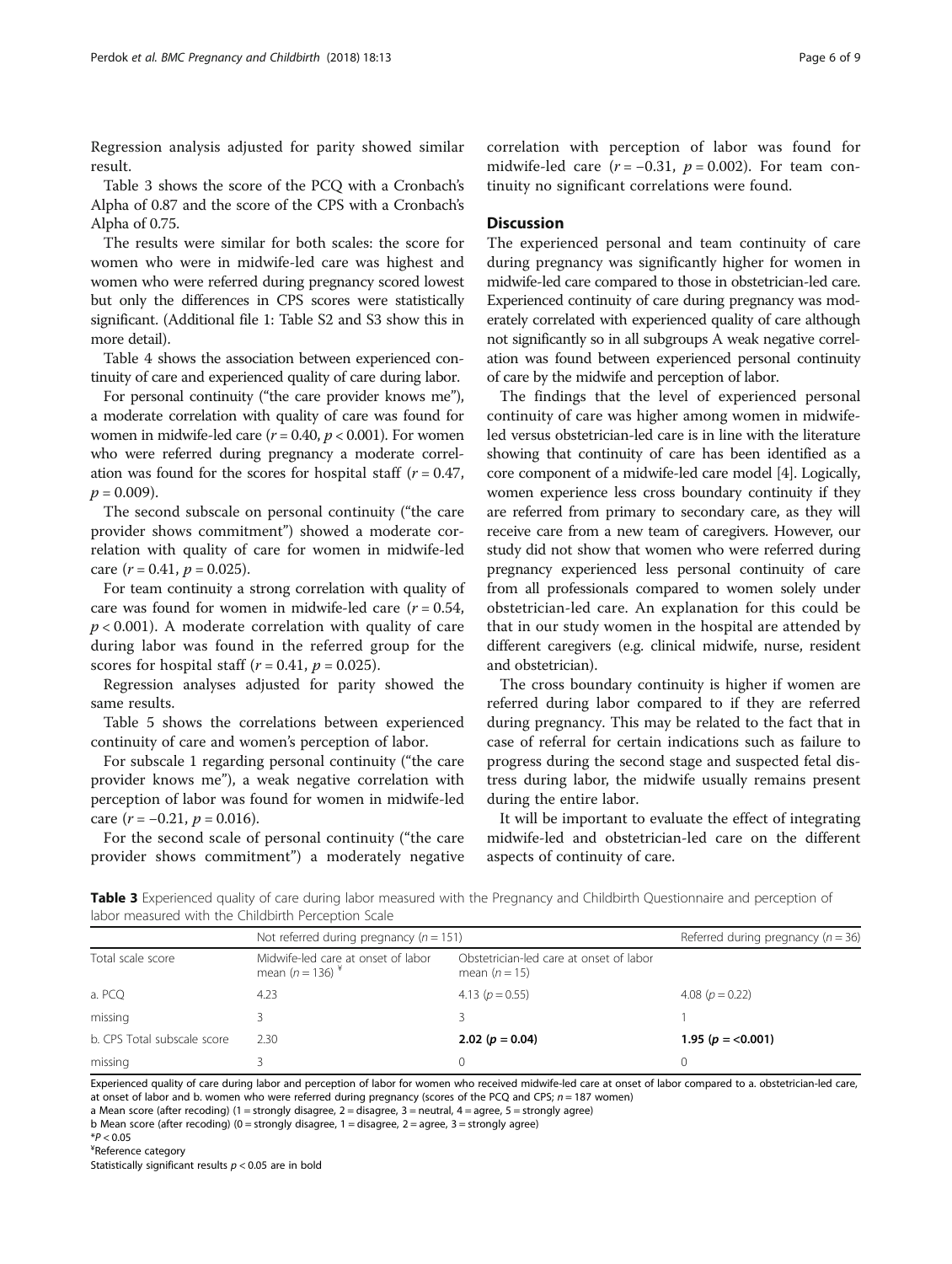| 0.009                                                          | 0.29 | 0.10                                                                   | 0.41 | 0.025                                             |  |
|----------------------------------------------------------------|------|------------------------------------------------------------------------|------|---------------------------------------------------|--|
|                                                                |      |                                                                        |      |                                                   |  |
| 0.11                                                           | 0.42 | 0.12                                                                   | 0.44 | 0.10                                              |  |
| < 0.001                                                        | 0.41 | < 0.001                                                                | 0.54 | < 0.001                                           |  |
|                                                                |      |                                                                        |      |                                                   |  |
| $P$ value                                                      |      | $P$ value                                                              |      | $P$ value                                         |  |
| NCQ Subscale 1: personal continuity/<br>care provider knows me |      | NCQ Subscale 2: Personal continuity/<br>care provider shows commitment |      | NCQ Subscale 3:<br>Team/cross-boundary continuity |  |
|                                                                |      |                                                                        |      |                                                   |  |

<span id="page-6-0"></span>Table 4 Correlation between experienced continuity of care measured with the Nijmegen Continuity Questionnaire and experienced quality of care during labor measured with the Pregnancy and Childbirth Questionnaire

Spearman correlation between experienced continuity of care (NCQ) and experienced quality of care during labor (PCQ) for women who received midwife-led care at onset of labor, obstetrician-led care at onset of labor and care provided by hospital staff for women who were referred during pregnancy Statistically significant results  $p < 0.05$  are in bold

A weak or no correlation was found between the experienced continuity of care during pregnancy and the perception of labor. These findings suggest that other aspects than continuity of care are important for women's perception of labor. This is in accordance with the literature [[25](#page-8-0)], which shows that the patient perspective in maternity care is complex, and multidimensional. Unfortunately, scales measuring childbirth experience fail to capture this complexity [[25\]](#page-8-0).

Literature shows that continuity of care is important to women. Although Posthumus et al. [\[26\]](#page-8-0) describe that in a model of shared care, continuity of care could be improved, we should also be aware that integration of midwife-led and obstetrician-led care could be at the expense of continuity of care for women. As more caregivers will be involved in an integrated care system this could lead to less experienced continuity of care for women. Working in small teams of caregivers, especially in hospitals could be of great benefit. This will be a great challenge, especially in hospitals in the Netherlands, as teams usually include a large number of caregivers. Small teams in which women are seen by a minimum number of caregivers, could result in more continuity of care as well [[20, 27\]](#page-8-0).

A strength of this study is that a comparison could be made between the experienced continuity of care, the experienced quality of care and perception of labor because the same women completed all questionnaires.

Our study has some limitations as well: the response rate was low with nearly 25% of the eligible women taking part and the total number of women in obstetrician-led care was small. The percentage of women in midwife-led care in our sample was high, also compared to national data. Possibly midwives were more alert (or prone) to include women whom they had taken care of during their pregnancy. Also, this response bias could have impacted the results of this survey as literature shows a positive correlation between patient satisfaction and response rate [[28](#page-8-0)]. If the response rate had been higher, the scores for experienced continuity, satisfaction and birth experience might therefore have been different. In addition, patients do not easily express dissatisfaction [[13](#page-8-0)], which could have led to an overrepresentation of positive experiences in our results, in particular about primary care midwives. Furthermore, the NCQ [[21](#page-8-0)]was developed for patients with a chronic disease in general practice whereas we used it to measure experienced continuity of care during pregnancy. As we are not certain whether our population scores the same on the NCQ, we recommend validation of the NCQ for women in perinatal care in future research. Although it is possible that part of the variation can be explained by clustering of respondents in midwifery practices, multi-

Table 5 Correlation between experienced continuity of care measured with the Nijmegen Continuity Questionnaire and women's perception of labor measured with the Childbirth Perception Scale

|                                                                                                                                                             | NCQ Subscale 1: personal continuity/<br>care provider knows me |           | NCQ Subscale 2: Personal continuity/<br>care provider shows commitment |           | NCO Subscale 3:<br>Team/cross-boundary continuity |           |
|-------------------------------------------------------------------------------------------------------------------------------------------------------------|----------------------------------------------------------------|-----------|------------------------------------------------------------------------|-----------|---------------------------------------------------|-----------|
|                                                                                                                                                             |                                                                | $P$ value |                                                                        | $P$ value |                                                   | $P$ value |
| Not referred during pregnancy                                                                                                                               |                                                                |           |                                                                        |           |                                                   |           |
| Midwife-led care $(n = 136)$                                                                                                                                | $-0.21$                                                        | 0.016     | $-0.31$                                                                | 0.002     | $-0.12$                                           | 0.17      |
| Obstetrician-led care ( $n = 15$ )                                                                                                                          | $-0.17$                                                        | 0.54      | 0.14                                                                   | 0.62      | 0.08                                              | 0.79      |
| Referred during pregnancy                                                                                                                                   |                                                                |           |                                                                        |           |                                                   |           |
| Score hospital staff $(n = 36)$                                                                                                                             | $-0.19$                                                        | 0.31      | 0.06                                                                   | 0.75      | $-0.16$                                           | 0.39      |
| Spearman correlation between experienced continuity of care (NCQ) and women's perception of labor (CPS) for women who received midwife-led care at onset of |                                                                |           |                                                                        |           |                                                   |           |

labor, obstetrician-led care at onset of labor and care provided by hospital staff for women who were referred during pregnancy Statistically significant results  $p < 0.05$  are in bold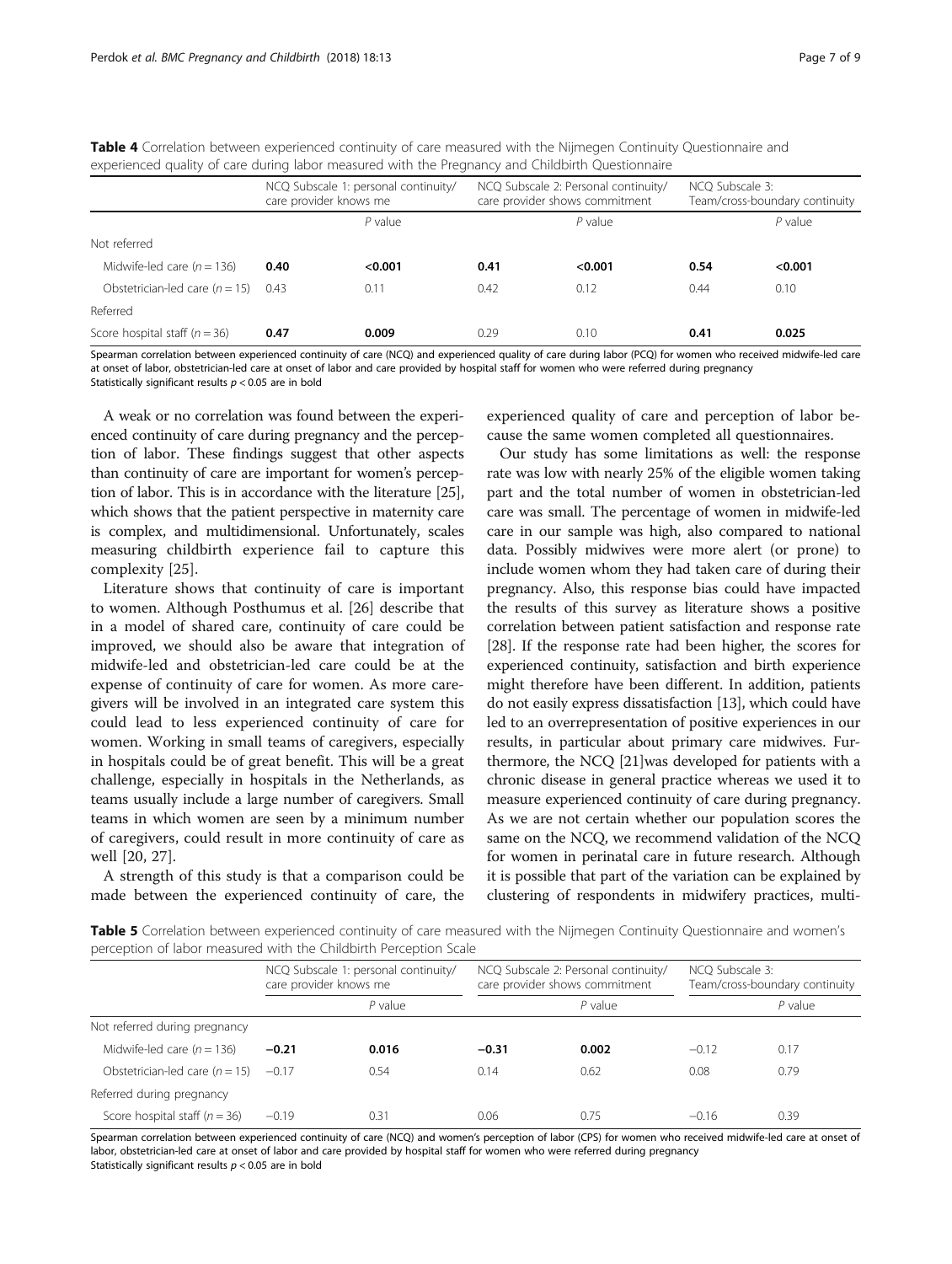<span id="page-7-0"></span>level analyses were not performed because the number of respondents per practice was not sufficient for meaningful analyses. For the same reason, we did not adjust for complications because of the small size of groups. This could have resulted in higher scores for obstetrician-led care.

The questionnaires we used varied from general questions (NCQ) regarding pregnancy and labor to specific questions with regards to labor (CPS and PCQ). Therefore, they are not fully comparable.

Finally, the time between giving birth and completing the questionnaire varied from one to 6 months. As women's perceptions of their experience of birth changes over time, this could have influenced our results. Women who filled in the questionnaire soon after birth might have been more positive about their care compared to those who filled it in after several months [\[29\]](#page-8-0).

## Conclusion

This study suggests that experienced continuity of care depends on the care context because scores were higher for midwife-led care compared to obstetrician-led care. It will be a challenge to maintain the high level of experienced continuity of care in an integrated maternity care system. Experienced continuity of care and experienced quality of care during labor were only associated for women who were not referred during pregnancy. Experienced continuity of care seems to be a distinctive concept that should not be confused with experienced quality of care or perception of labor and should be considered as a complementary aspect of quality of care.

## Additional file

[Additional file 1: Table S1.](dx.doi.org/10.1186/s12884-017-1615-y) Cross-boundry continuity. The mean score for cross-boundary continuity of care for women referred during pregnancy and women referred during labor. Table S2 Item means and total scale score of the Pregnancy and Childbirth Questionnaire. Table S3 Item means and total subscale score of the Childbirth Perception Scale. (DOCX 18 kb)

#### Abbreviations

CPS: Childbirth Perception Scale; NCQ: Nijmegen Continuity Questionnaire; PCQ: Pregnancy and Childbirth Questionnaire

#### Acknowledgements

We gratefully acknowledge the women who participated in this study. We acknowledge the support of the project group for their constructive comments on the design and results of the study. The project group consisted of an obstetrician, midwives and researchers. Members of the project group were: Prof. Jacqueline Broerse PhD; Judith Bosmans PhD; Karuna van der Meij and Marit van der Pijl.

#### Funding

HP was supported by a grant of the Royal Dutch Organisation of Midwives. The sponsor did not play a role in the collection, analysis or interpretation of the data, or in the writing of the manuscript.

#### Availability of data and materials

The datasets used and/or analysed during the current study are available from the corresponding author on reasonable request.

#### Authors' contributions

HP, CV, JvD, FS and AdJ designed the study. HP and KH collected the data. HP, CV, JC and AdJ performed the analyses. HP drafted the article. CV, JvD, TJS, KH, JC FS, and AdJ revised the article critically. All authors read and approved the final manuscript.

#### Ethics approval and consent to participate

The study was submitted to the medical ethics committee of VU University. Medical Center (reference number 2014/030). An ethical approval was not. considered necessary according to the Dutch legislation. All women who participated in this study gave written consent.

#### Consent for publication Not applicable

Competing interests

The authors declare that they have no competing interests.

#### Publisher's Note

Springer Nature remains neutral with regard to jurisdictional claims in published maps and institutional affiliations.

#### Author details

<sup>1</sup>Department of Midwifery Science, Midwifery Academy Amsterdam/ Groningen (AVAG) and EMGO Institute for Health and Care Research, VU University Medical Center, Amsterdam, The Netherlands and at Catharina Hospital, Van der Boechorststraat 7, 1081, BT, Amsterdam, The Netherlands. <sup>2</sup> Department of Midwifery Science, AVAG and EMGO Institute for Health and Care Research, VU University Medical Center, Amsterdam, The Netherlands and at Maxima Medical Center, Veldhoven, The Netherlands. <sup>3</sup>Department of Obstetrics and Gynaecology, Radboud University Medical Center Nijmegen, Nijmegen, The Netherlands. <sup>4</sup> Faculty of Earth & Life Sciences, Athena Institute, VU University Medical Center, Amsterdam, The Netherlands. <sup>5</sup>Gelre Verloskundig Centrum Apeldoorn, Apeldoorn, The Netherlands. <sup>6</sup>Midwifery practice Oestgeest, The Netherlands and Co-operation of Midwives Leiden area (Cooperatie LEO), Leiden, The Netherlands. <sup>7</sup> Department of General Practice & Elderly Care Medicine, EMGO Institute for Health and Care Research, VU University Medical Center, Amsterdam, The Netherlands and Netherlands Institute for Health Services Research, Utrecht, The Netherlands.

## Received: 22 December 2016 Accepted: 7 December 2017 Published online: 08 January 2018

#### References

- 1. Wiegers TA. The quality of maternity care services as experienced by women in the Netherlands. BMC Pregnancy Childbirth. 2009;9(1471–2393):18.
- 2. Dahlberg U, Aune I. The woman's birth experience—the effect of interpersonal relationships and continuity of care. Midwifery. 2013;29(4):407–15.
- 3. Haggerty JL, Reid RJ, Freeman GK, Starfield BH, Adair CE, McKendry R. Continuity of care: a multidisciplinary review. BMJ. 2003;327(1756–1833; 0959–535; 7425):1219–21.
- 4. Sandall J, Soltani H, Gates S, Shennan A, Devane D. Midwife-led continuity models versus other models of care for childbearing women. Cochrane Database Syst Rev. 2015;9:CD004667.
- 5. de Jonge A, Stuijt R, Eijke I, Westerman MJ. Continuity of care: what matters to women when they are referred from primary to secondary care during labour? A qualitative interview study in the Netherlands. BMC Pregnancy Childbirth. 2014;14(1471–2393):103.
- 6. Evers AC, Brouwers HA, Hukkelhoven CW, Nikkels PG, Boon J, van Egmond-Linden A, Hillegersberg J, Snuif YS, Sterken-Hooisma S, Bruinse HW, Kwee A. Perinatal mortality and severe morbidity in low and high risk term pregnancies in the Netherlands: prospective cohort study. BMJ. 2010; 341(1756–1833; 0959–535):c5639.
- 7. Society for Maternal-Fetal Medicine (SMFM) Quality and Safety and Health Policy Committees, Bailit JL, Gregory KD, Srinivas S, Westover T, Grobman WA, Saade GR. Society for Maternal-Fetal Medicine (SMFM) special report: current approaches to measuring quality of care in obstetrics. Am J Obstet Gynecol. 2016;215(3):B8–B16.
- Hodnett ED. Pain and women's satisfaction with the experience of childbirth: a systematic review. Am J Obstet Gynecol. 2002;186(5 Suppl Nature):S160–72.